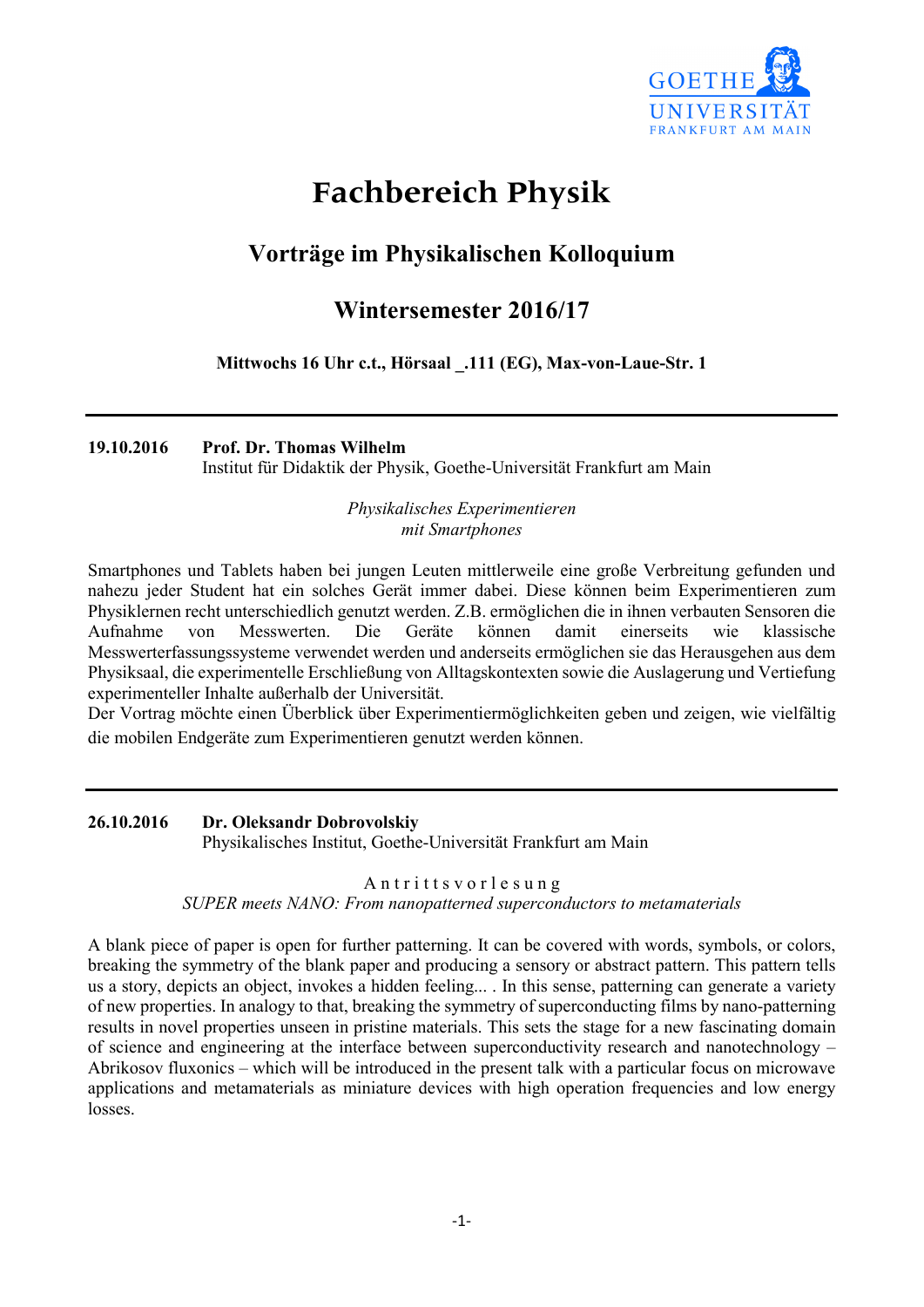## **02.11.2016 Prof. Dr. Anatoli Kheifets**

Correlated Many-Particle Dynamics Research School of Physics, Australian National University Canberra, Australia

#### *Time Delay in Atomic and Molecular Photoionization*

Time Delay in Atomic and Molecular Photoionization Modern laser techniques allow access to the ultrafast electron dynamics in atoms and molecules on the timescale of 10 to 100 attoseconds (1as = 10−18 s). This development allowed to re-examine and re-evaluate decade old concepts of the Wigner time delay and the tunneling time delay. The Wigner time delay is unambiguously established in atomic and molecular photoionization and serve as a useful tool to study both one-electron potentials and collective many-electron effects. The tunneling time delay is still the subject of a considerable debate and controversy In this presentation, the story lines of the Wigner and tunneling time delays will be followed and illustrated by the most recent and significant experimental and theoretical results.

#### **09.11.2016 Apl. Prof. Jürgen Schaffner-Bielich**

Institut für Theoretische Physik, Goethe-Universität Frankfurt am Main

### Antritts vor les ung *Neutronensterne und hochdichte Materie*

Beobachtungen von Neutronensternen geben Einblicke in die Eigenschaften von Materie unter extremen Bedingungen. Die kürzliche Entdeckung von massiven Pulsaren, rotierenden Neutronensternen, mit zwei Sonnenmassen führt zu neuen Einschränkungen an die Zustandsgleichung von hochdichter Materie und die mögliche Existenz von exotischen Phasen im Kern eines Neutronensternes. Die Auswirkungen der aktuellen astrophysikalischen Beobachtungen wird diskutiert und mit den Erkenntnissen über die Zustandsgleichung der Materie aus der Kernphysik, aus der Schwerionenphysik bei relativistischen Einschussenergien und aus der fundamentalen Theorie der starken Wechselwirkung, der Quantenchromodynamik, bei hohen Dichten konfrontiert.

## **16.11.2016 Prof. Cristina Manuel**

Instituto de Ciencias del Espacio (CSIC-IEEC) Barcelona, Spain

#### *Chiral Transport Phenomena*

For systems made up by massless fermions the conventional hydrodynamics and transport equations are modified, leading to new transport phenomena related to the quantum anomalies of quantum field theories. I will explain the main conceptual ideas behind these new transport effects, and also how to derive these equations and effects from simple semi-classical arguments. These chiral anomalous effects are relevant and have wide range applications in condensed-matter systems(with the recently new discovered materials, the so called Weyl semimetals), in heavy-ion collisions, in astrophysics or in cosmology. I will then concentrate in the fact that chiral transport phenomena may allow us to explain the generation of magnetic fields with magnetic helicity in different settings.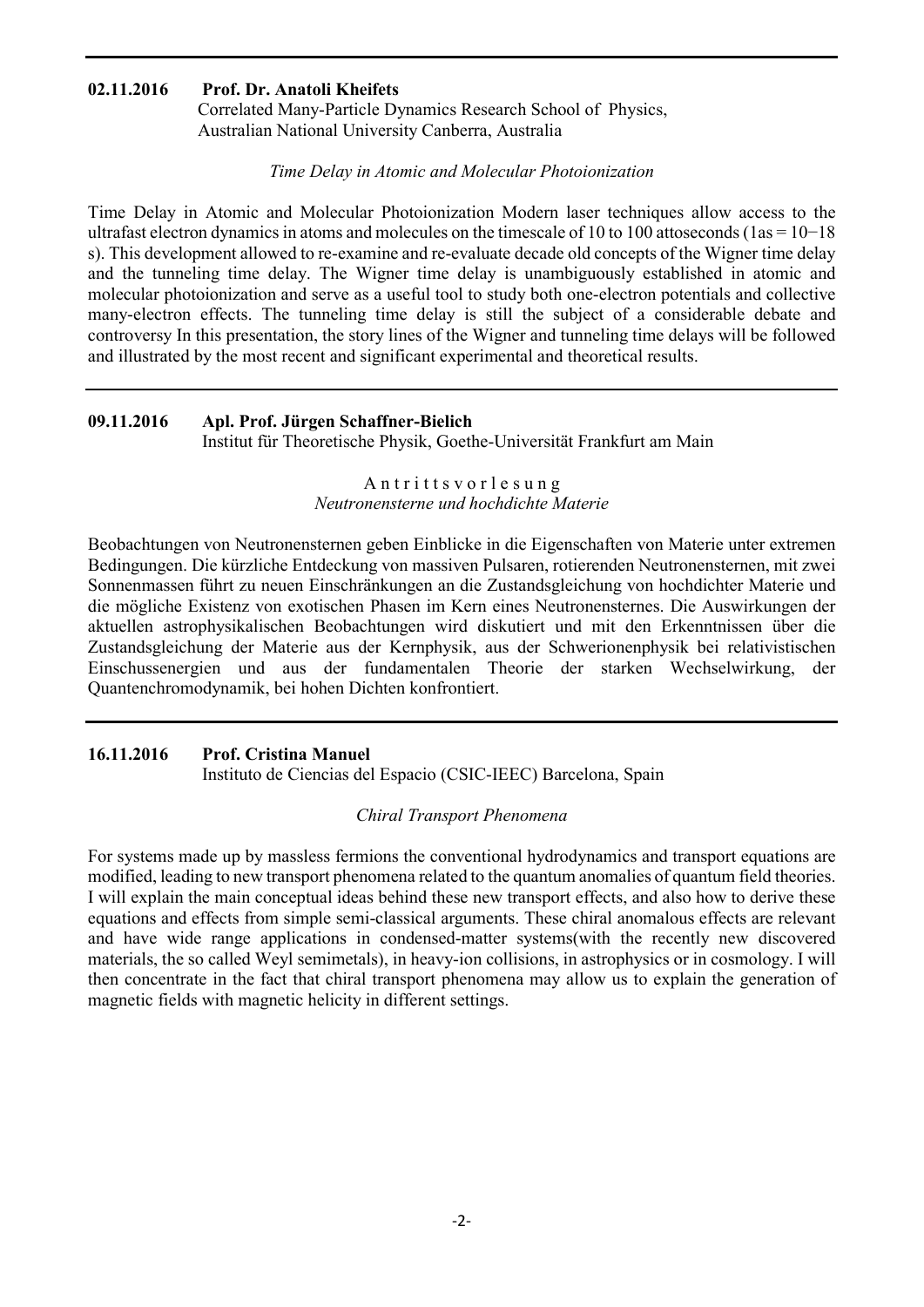#### **23.11.2016 Prof. Dr. Manfred Albrecht**

Institute of Physics, University of Augsburg, Germany

#### *Future concepts and materialsfor magnetic data storage*

Due to the increasing demand in high-density recording media, magnetic thin films with high magnetic anisotropy are widely studied in order to overcome the superparamagnetic effect. To fulfill the requirements of thermal stability, hard magnetic alloys, i.e. FePt alloys in the L10 phase are promising candidates as storage layer. However, owing to the large magnetic anisotropy, the magnetic field required to reverse the magnetization of the media may become higher than the field provided by a conventional recording head. To solve this, so-called writeability issue, the concepts of exchange-coupled composite (ECC) media as well as bit patterned media based on L10 FePt were suggested, which will be discussed in this presentation.

Furthermore, ultrafast magnetization switching is at the heart of both modern information storage technology and fundamental science. In this regard, it was recently observed that ultra-fast mag-netization reversal processes can be induced by circularly polarized laser pulses in amorphous ferrimagnetic GdFeCo alloy thin films. This novel observation resulted in a broad range of exciting and challenging fundamental questions, and may enable new applications based on ultra-fast spintronics. An overview of our activities on all-optical switching in amorphous ferrimagnetic Tb-Fe alloy films will be presented.

#### **30.11.2016 Prof. Dr. Jairo Sinova**

Alexander von Humboldt Professor, JGIU - SPICE – INSPIRE, Institut für Physik, Mainz

#### *Relativity shakes future technology:*

*how the spin Hall effect and relativistic torques are opening new paths for information storage*

Understanding the origin and properties of the different phases of materials and how to control them is at the heart of condensed matter physics and physics in general. One of the grand challenges of the field is to control spin-dependent properties without using magnetic fields. To do so, one must resort to the relativistic nature of electrons, which arises directly from its particle-antiparticle description that gives its spin. In the relatively slow world of solids this leads to the spin-orbit coupling (SOC) that connects the spin and charge of the electron. We have learned how to exploit the relativistic SOC to create new paradigms of spin control in complex materials and discover new unexpected connections between seemingly disparate ideas as topology, materials science, high energy physics, ferromagnetism, thermoelectricity, and current-induced magnetization manipulation. I will broadly describe joint theoretical and experimental efforts on how we now generate and manipulate spin-currents that are being used in devices relevant for future MRAM technology. I will also show in some detail how insights on the spin Hall effect have yielded novel ways to manipulate magnetization using relativistic torques, and how to extend these ideas to a new a phase of spintronics by exploiting anti-ferromagnetic materials in an active way.

#### **07.12.2016 Prof. Dr. Jens Müller** Physikalisches Institut, Goethe-Universität Frankfurt

#### *Learning from Noise – Studying the Dynamics of Electrons by Fluctuation Spectroscopy*

Any physical quantity is subject to fluctuations. Particularly fascinating are low-frequency, so-called 1/ftype fluctuations, which apparently are universal in nature, since they are found in light curves of quasars, the human heartbeat, earthquakes, Autobahn traffic, the distribution of prime numbers, etc. Here, we aim to give a general overview of fluctuation phenomena and what can be learned from fluctuations (or noise) in the motion of electrons in solids. One the one hand, noise often is considered an unwanted nuisance, since it ultimately limits the accuracy of physical measurements. In this spirit, understanding the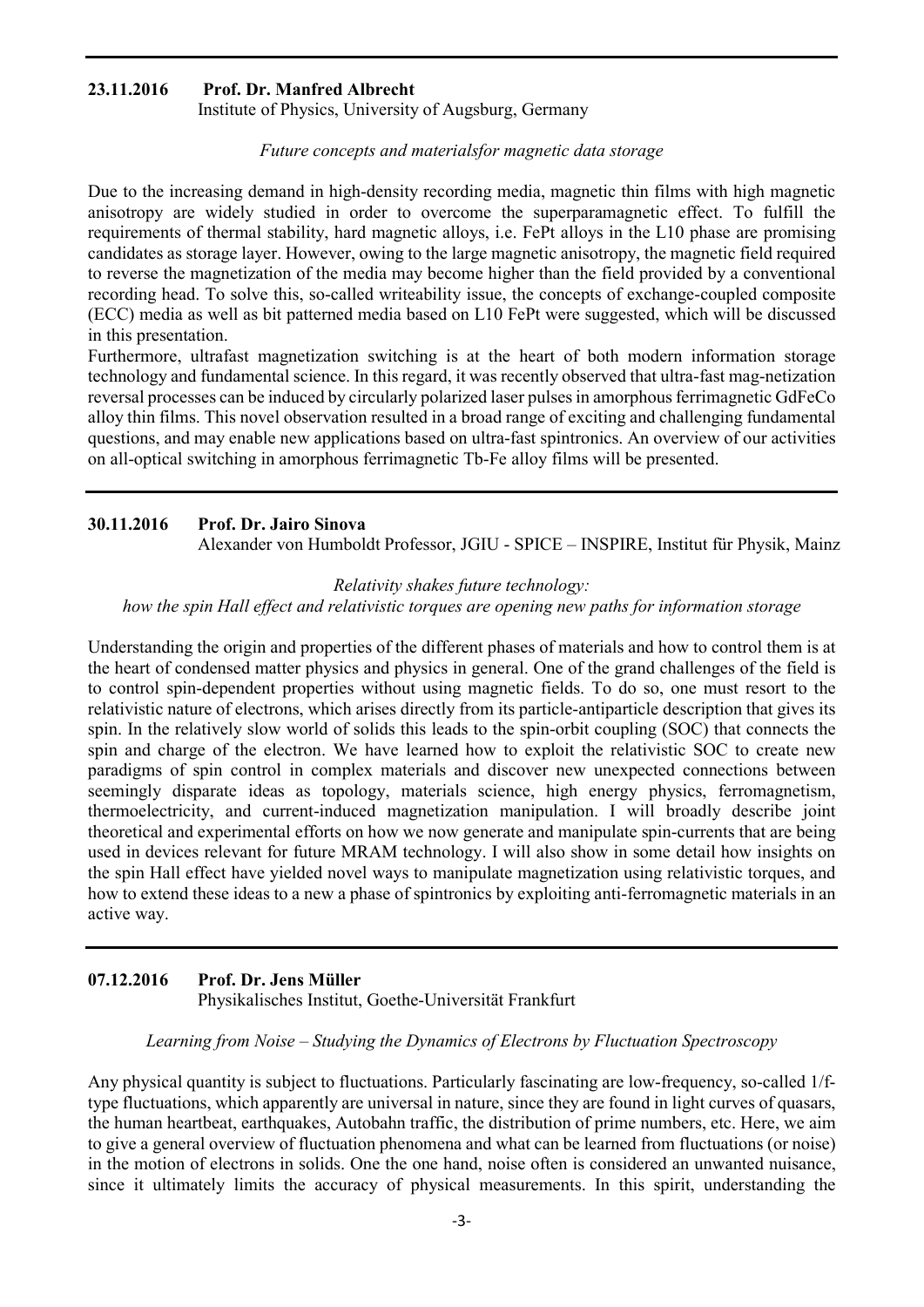microscopic origin of fluctuations may help to improve the performance of semiconductor devices and sensors. A different point of view is to consider "noise as the signal". Indeed, fluctuation spectroscopy – revealing 'hidden' pieces of information, not present in the mean quantity (e.g. the electrical resistance) itself – is a powerful tool for studying the microscopic kinetics of charge carriers in condensed matter systems. We will give an overview of recent noise studies on different systems ranging from switching dynamics of electrons in micro- and nano-scale semiconductor devices (thereby enabling highresolution magnetic measurements) to glassy structural dynamics in molecular metals. For these materials, we will discuss examples of the low-frequency dynamics of strongly-correlated electrons, namely recent findings of nano-scale electronic phase separation and percolation as well as the critical slowing down of the fluctuations at the Mott metal-to-insulator transition, a key phenomenon in modern condensed-matter physics.

## **14.12.2016 Prof. Claus Hilgetag**

Department of Computational Neuroscience, University Medical Center Eppendorf, Hamburg University

## *Relating topology and dynamics of excitable neural networks*

Brain connectivity is characterised by a number of distinctive topological features, such as a heterogenous degree distribution with hubs, hierarchically organised modules, as well as a characteristic spectrum of motifs and cycles. These features have consequences for different aspects of brain dynamics, such as selfsustained network activity, the wave-like propagation of activity as well as correlations and anticorrelations of activity patterns. We have systematically investigated the relation between neural network topology and dynamics with the help of a general excitable (cellular automaton) model which allows a mechanistic understanding of the contribution of different topological features of brain networks to brain dynamics.

## **11.01.2017 Prof. Andrey Varlamov**

Institute of Superconductivity and Innovation Materials (SPIN-CNR), Italy

## *Physics in the Kitchen*

How heat propagates in media, what is the difference between pizza baking in the traditional wood oven and in the electric one, why tastes of the boiled meet and the grilled one are so different, how scientifically calculate cooking time of the soft-boiled duck egg and spaghetti, why cin-cin with crystal glasses filled by sparkling wine is not accompanied by nice canorous sound, why vodka usually contains around of 40 % of alcohol, why professional barman varies the degree of coffee beans grounding depending on weather, and many other questions of surrounding gastronomic universe are discussed in this lecture.

## **18.01.2017 Prof. Dr. Matthias Weiss**

Experimental Physics I, University of Bayreuth

#### *Dynamic self-organization of living matter – from molecules to embryos*

Understanding living entities, from single cells to whole organisms, eventually requires knowledge about the physics that governs the secret life of biological specimen. On the nanoscale, macromolecules need to travel and interact such that mesoscopic structures, e.g. organelles, and patterns are formed and maintained. On even larger scales, cells need to arrange in a spatiotemporally coordinated fashion to enable, for example, proper embryogenesis. Focusing on experiments, the talk will touch upon recent results on causes and consequences of anomalous and anisotropic transport of macromolecules in biological fluids , and on the influence of mechanical cues that guide the early embryonal development of the model organisms Caenorhabditis elegans .